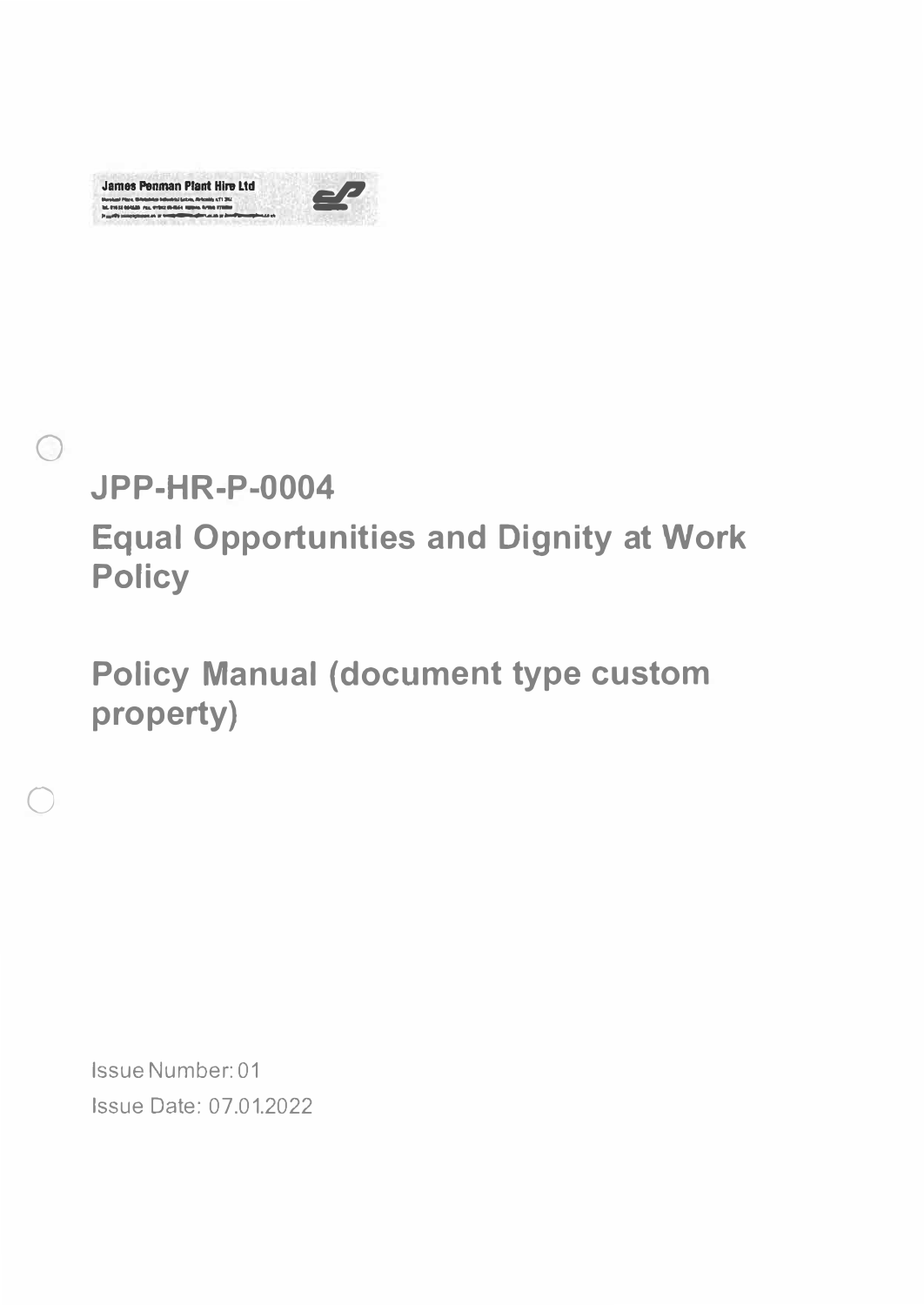$\bigcirc$ 

#### **EQUAL OPPORTUNITY STATEMENT**

James Penman Plant Hire Ltd is an equal opportunities employer.

The aim of our policies is to ensure that no employee or job applicant is treated less favourably than another on grounds of sex, marital status, age, race, nationality, national or ethnic origin, colour, political or religious beliefs, or disability.

Appointment to James Penman Plant Hire Ltd and promotion within James Penman Plant Hire Ltd will be considered solely on the basis of merit, ability and the needs of James Penman Plant Hire Ltd.

James Penman Plant Hire Ltd is committed to ensuring the effectiveness of these policies. To this end, while overall responsibility for monitoring and reviewing the effective working of the policies and procedures for their delivery has been vested in the Company Director, it is acknowledged that responsibilities also lie with all individuals involved in recruitment and employee administration.

It is the duty of all employees of James Penman Plant Hire Ltd to accept their personal involvement in the effective implementation of the equal opportunities policies. Should it be found that an employee has breached the policies, the disciplinary procedure will be invoked. By the same token, any employee who believes that he or she has been treated unfairly in any respect of the policies will be entitled to raise the matter.

| <b>Signed on Behalf of:</b> | James Penman Plant Hire Ltd |
|-----------------------------|-----------------------------|
| Name (Print):               | Wendy Penman                |
| Position:                   | Director                    |
| Signature:                  |                             |
| Date:                       | 07.01.2022                  |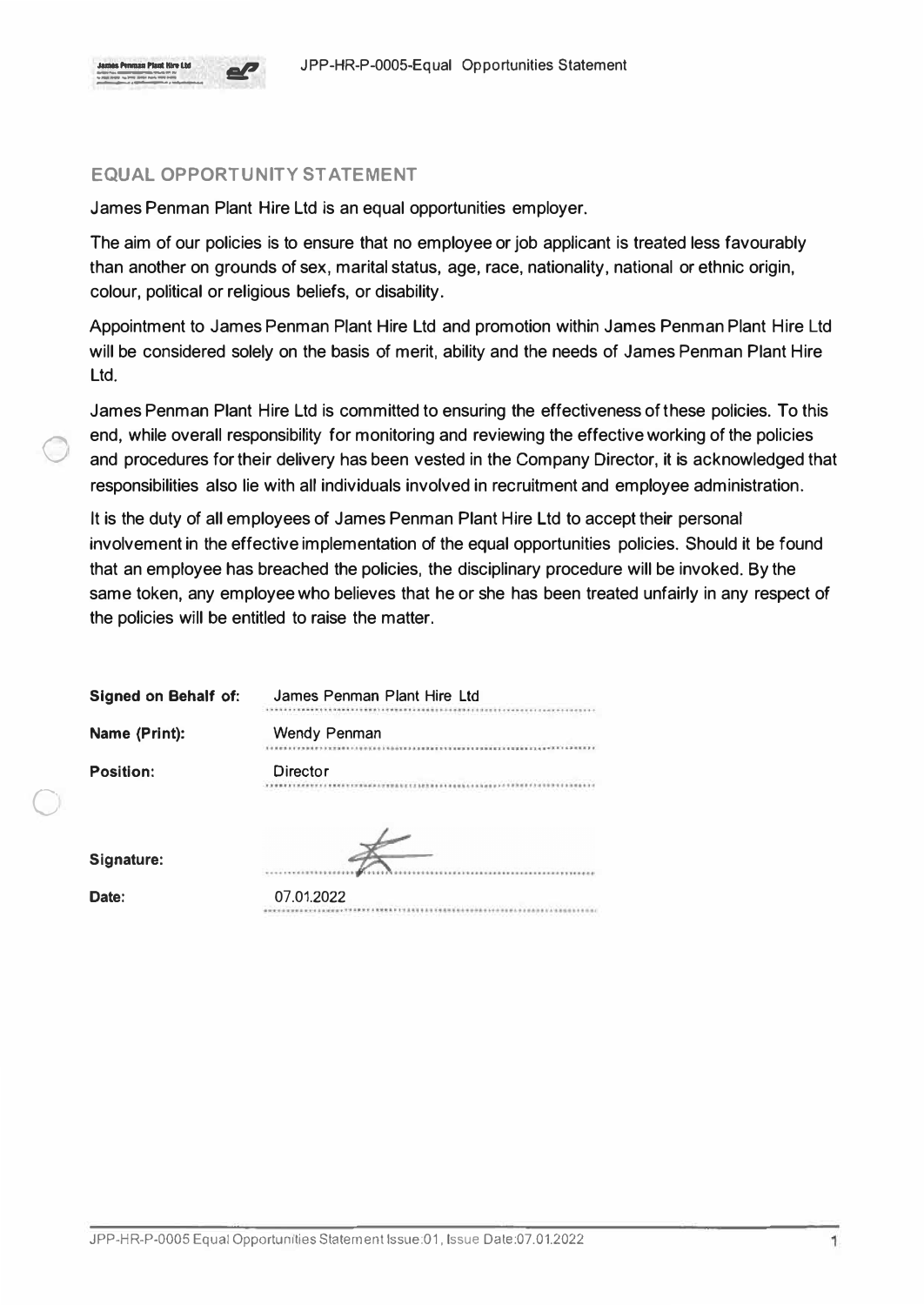| James Pennaio Plant Hire Ltd.<br><b>Brown Plan Garrent Communications</b> Support (F) 80<br>The straight stations days from growing Shapes, where however,<br>and the party of the party of the party of the party of the party of the party of the party of the party of | JPP-HR-P-0004-Equal Opportunities and Dignity at Work<br>Policy |
|---------------------------------------------------------------------------------------------------------------------------------------------------------------------------------------------------------------------------------------------------------------------------|-----------------------------------------------------------------|
|                                                                                                                                                                                                                                                                           |                                                                 |

| <b>Document Control</b> |       | $-$ |                  |
|-------------------------|-------|-----|------------------|
| Status:                 | Draft |     | Date: 07.01.2022 |

| <b>Approval</b> / Acceptance |                           |                             |
|------------------------------|---------------------------|-----------------------------|
|                              | <b>Authen</b>             | Approved                    |
| Title:                       | <b>Director</b>           | <b>Director</b>             |
| Company                      | M2 Safety Consultants Ltd | James Penman Plant Hire Ltd |
| Name:                        | <b>Fraser Morrison</b>    | Wendy Penman                |
| Signature.                   | <b>MARCHINER</b>          |                             |
| Date:                        | <b>Amended Date</b>       | 07.01.2022                  |

| <b>Revision History</b>                                                                                                                                                             |       |                            |                    |             |             |
|-------------------------------------------------------------------------------------------------------------------------------------------------------------------------------------|-------|----------------------------|--------------------|-------------|-------------|
| This document should be reviewed at least every 12 months to maintain its effectiveness.<br>Record the details of any changes made as a result of these reviews in the table below: |       |                            |                    |             |             |
| Rev:                                                                                                                                                                                | Date: | <b>Relason for Review:</b> | Nature of Changes: | repared by: | Checkedlby: |
|                                                                                                                                                                                     |       |                            |                    |             |             |
|                                                                                                                                                                                     |       |                            |                    |             |             |
|                                                                                                                                                                                     |       |                            |                    |             |             |
|                                                                                                                                                                                     |       |                            |                    |             |             |
|                                                                                                                                                                                     |       |                            |                    |             |             |

JPP-HR-P-0004 Equal Opportunities and Dignity at Work Policy Issue 01, Issue Date: 07.012022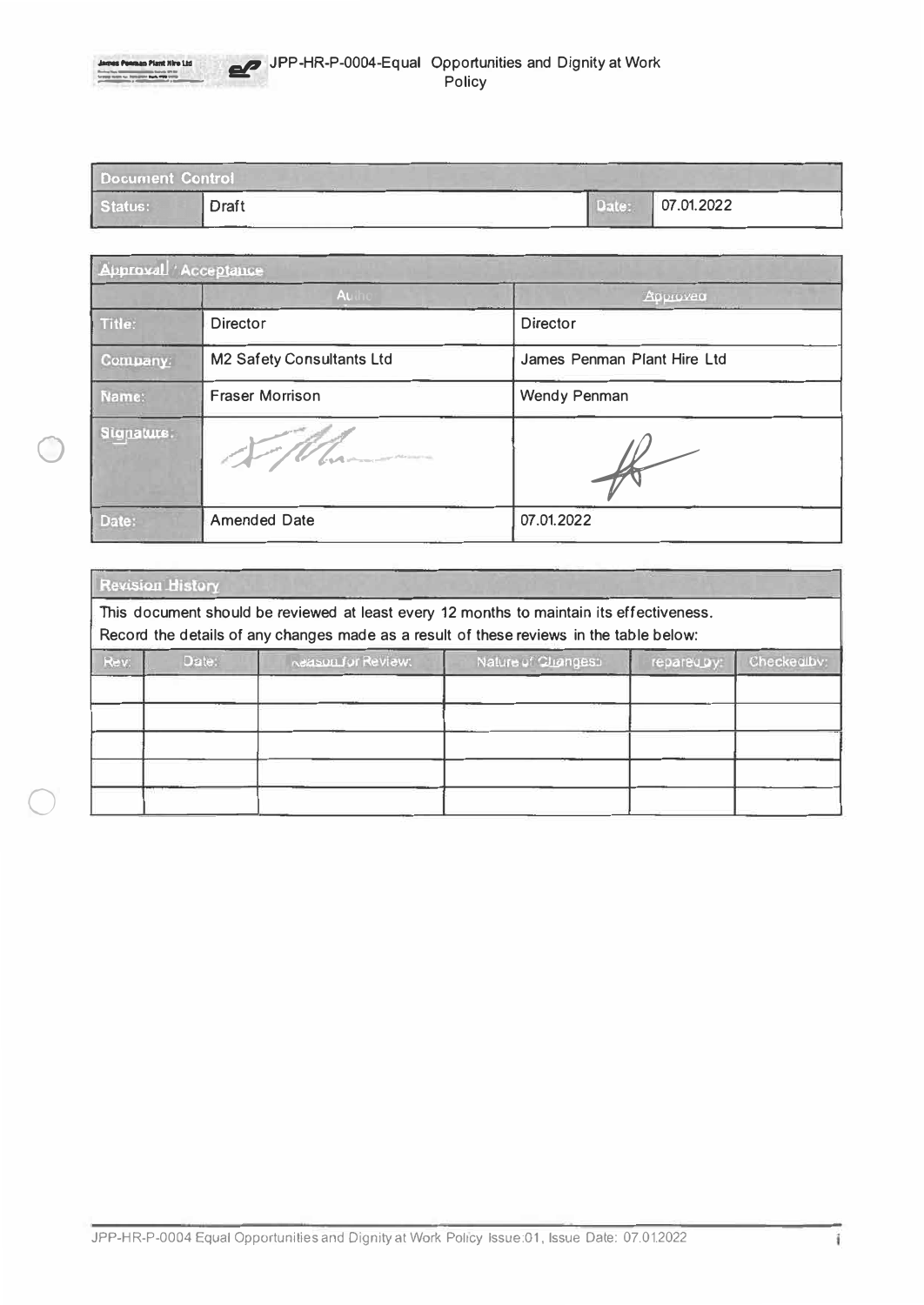# **Contents**

 $\bigcirc$ 

| 6.0 TERMS OF EMPLOYMENT, BENEFITS, FACILITIES AND SERVICES4 |  |
|-------------------------------------------------------------|--|
|                                                             |  |
|                                                             |  |
|                                                             |  |
|                                                             |  |
| 9.0 MONITORING EQUAL OPPORTUNITY AND DIGNITY AT WORK7       |  |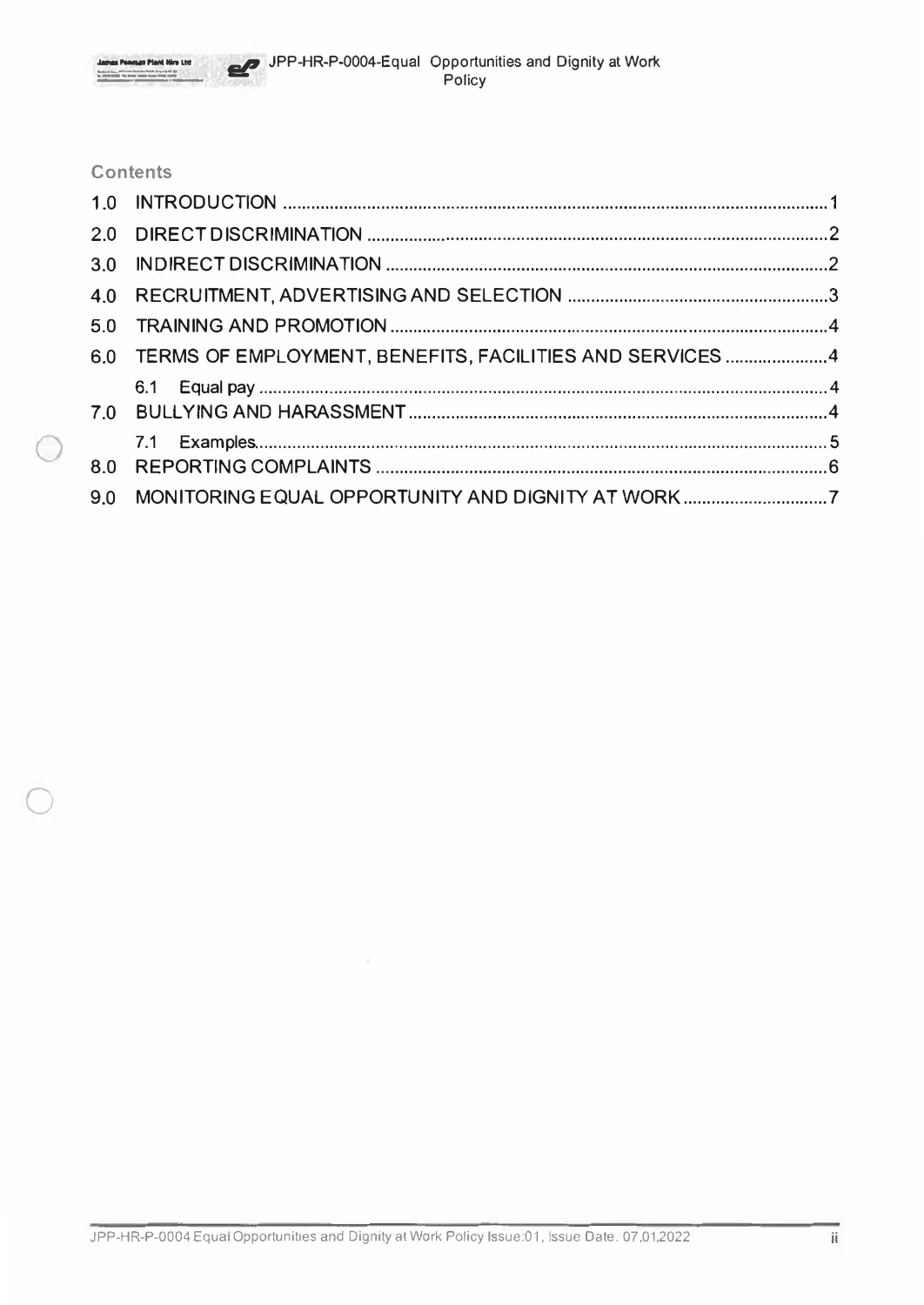

#### **1.0 INTRODUCTION**

 $\bigcirc$ 

- (1) James Penman Plant Hire Ltd is an equal opportunity employer and is fully committed to a policy of treating all of its employees and job applicants equally. James Penman Plant Hire Ltd will avoid unlawful discrimination in all aspects of employment including recruitment and selection, promotion, transfer, opportunities for training, pay and benefits, other terms of employment, discipline, selection for redundancy and dismissal.
- (2) James Penman Plant Hire Ltd will take all reasonable steps to employ, train and promote employees on the basis of their experience, abilities and qualifications without regard to age, disability, gender reassignment, marriage and civil partnership, pregnancy and maternity, race (including colour, nationality and ethnic or national origins), religion or belief, sex or sexual orientation. In this policy, these are known as the "protected characteristics".
- (3) James Penman Plant Hire Ltd will also take all reasonable steps to provide a work environment in which all employees are treated with respect and dignity and that is free from harassment and bullying based upon age, disability, gender reassignment, race (including colour, nationality and ethnic or national origins), religion or belief, sex or sexual orientation. In this policy, these are known as the "anti-harassment protected characteristics". All employees are responsible for conducting themselves in accordance with this policy. James Penman Plant Hire Ltd will not condone or tolerate any form of harassment, whether engaged in by employees or by outside third parties who do business with James Penman Plant Hire Ltd, such as clients, customers, contractors and suppliers.
- (4) Employees have a duty to co-operate with James Penman Plant Hire Ltd to make sure that this policy is effective in ensuring equal opportunities and in preventing discrimination, harassment or bullying. Action will be taken under James Penman Plant Hire Ltd's disciplinary procedure against any employee who is found to have committed an act of improper or unlawful discrimination, harassment, bullying or intimidation. Serious breaches of this equal opportunities and dignity at work statement will be treated as potential gross misconduct and could render the employee liable to summary dismissal. Employees should also bear in mind that they can be held personally liable for any act of unlawful discrimination or harassment. Employees who commit serious acts of harassment may also be guilty of a criminal offence.
- (5) You should draw the attention of your line manager to suspected discriminatory acts or practices or suspected cases of harassment or bullying. You must not victimise or retaliate against an employee who has made allegations or complaints of discrimination or harassment or who has provided information about such discrimination or harassment. Such behaviour will be treated as potential gross misconduct in accordance with James Penman Plant Hire Ltd's disciplinary procedure. You should support colleagues who suffer such treatment and are making a complaint.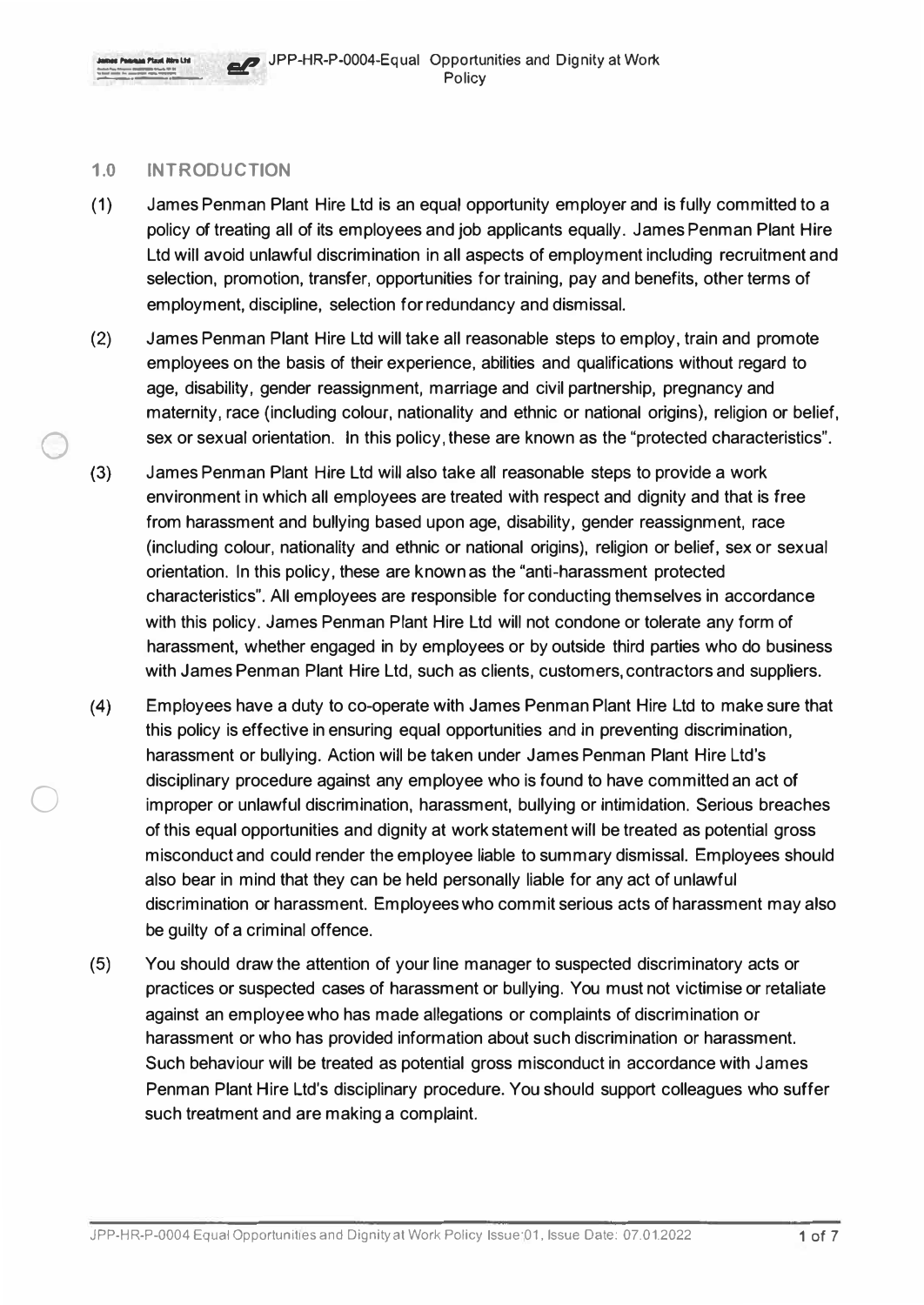- (6) James Penman Plant Hire Ltd will also take appropriate action against any third parties who are found to have committed an act of improper or unlawful harassment against its employees.
- (7) James Penman Plant Hire Ltd will be referred to as 'the Company'.
- **2.0 DIRECT DISCRIMINATION**
- (1) Direct discrimination occurs when, because of one of the protected characteristics, a job applicant or an employee is treated less favourably than other job applicants or employees are treated or would be treated.
- (2) The treatment will still amount to direct discrimination even if it is based on the protected characteristic of a third party with whom the job applicant or employee is associated and not on the job applicant's or employee's own protected characteristic. In addition, it can include cases where it is perceived that a job applicant or an employee has a particular protected characteristic when in fact they do not.
- (3) The Company will take all reasonable steps to eliminate direct discrimination in all aspects of employment.
- **3.0 INDIRECT DISCRIMINATION**
- (1) Indirect discrimination is treatment that may be equal in the sense that it applies to all job applicants or employees but which is discriminatory in its effect on, for example, one particular sex or racial group.
- (2) Indirect discrimination occurs when there is applied to the job applicant or employee a provision, criterion or practice (PCP) which is discriminatory in relation to a protected characteristic of the job applicant's or employee's. A PCP is discriminatory in relation to a protected characteristic of the job applicant's or employee's if:
	- (a) it is applied, or would be applied, to persons with whom the job applicant or employee does not share the protected characteristic
	- (b) the PCP puts, or would put, persons with whom the job applicant or employee shares the protected characteristic at a particular disadvantage when compared with persons with whom the job applicant or employee does not share it
	- (c) it puts, or would put, the job applicant or employee at that disadvantage, and
	- (d) it cannot be shown by the Company to be a proportionate means of achieving a legitimate aim.
- (3) The Company will take all reasonable steps to eliminate indirect discrimination in all aspects of employment.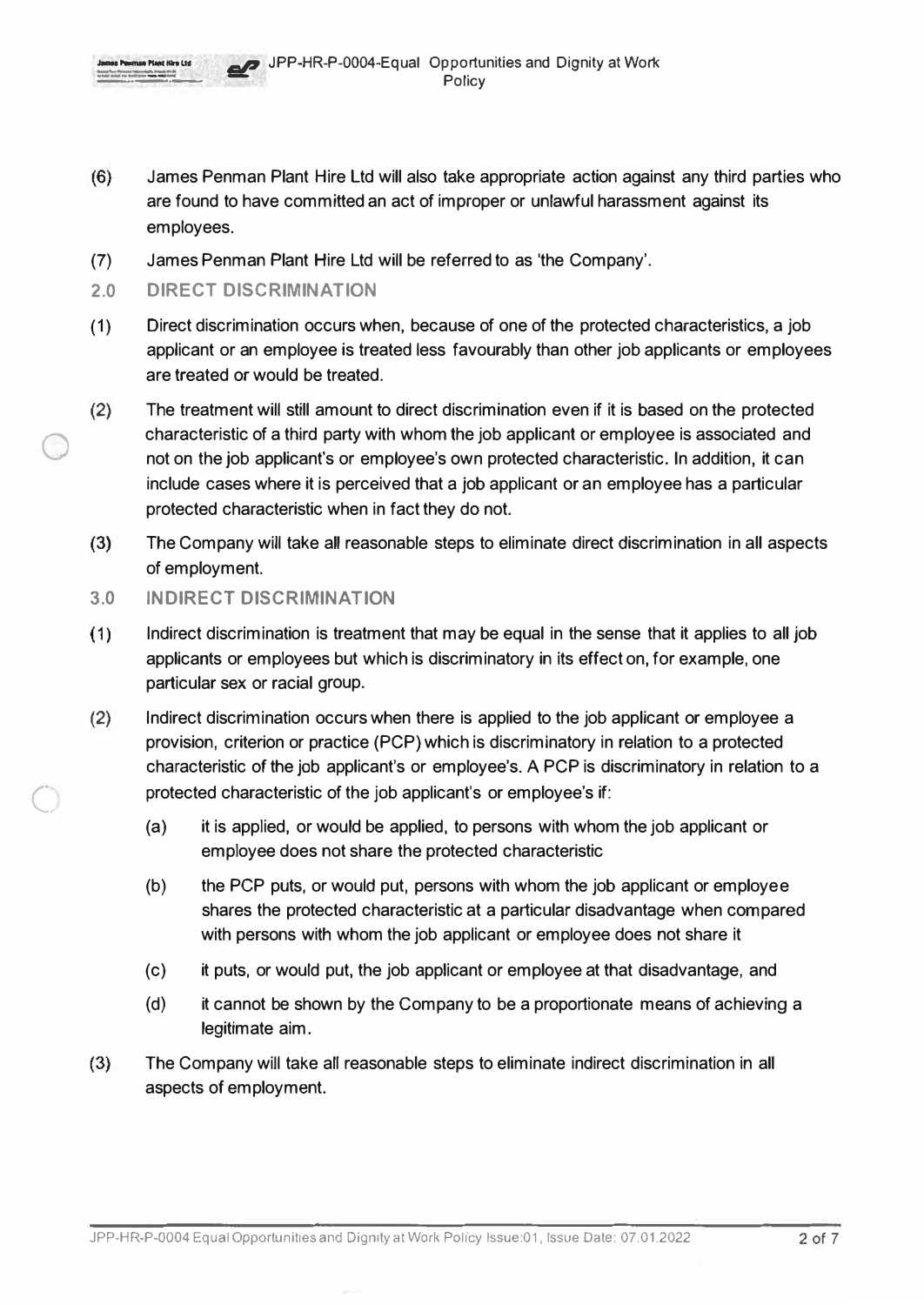

 $\bigcirc$ 

## **4.0 RECRUITMENT, ADVERTISING AND SELECTION**

- ( 1) The recruitment process will be conducted in such a way as to result in the selection of the most suitable person for the job in terms of relevant experience, abilities and qualifications. The Company is committed to applying its equal opportunities policy statement at all stages of recruitment and selection.
- (2) Advertisements will aim to positively encourage applications from all suitably qualified and experienced people. When advertising job vacancies, in order to attract applications from all sections of the community, the Company will, as far as reasonably practicable:
	- (a) Ensure advertisements are not confined to those areas or publications which would exclude or disproportionately reduce the numbers of applicants with a particular protected characteristic.
	- (b) Avoid setting any unnecessary provisions or criteria which would exclude a higher proportion of applicants with a particular protected characteristic.
- (3) Where vacancies may be filled by promotion or transfer, they will be published to all eligible employees in such a way that they do not restrict applications from employees with a particular protected characteristic.
- (4) However, where, having regard to the nature and context of the work, having a particular protected characteristic is an occupational requirement and that occupational requirement is a proportionate means of achieving a legitimate aim, the Company will apply that requirement to the job role and this may therefore be specified in the advertisement.
- (5) The selection process will be carried out consistently for all jobs at all levels. All applications will be processed in the same way. The staff responsible for short-listing, interviewing and selecting candidates will be clearly informed of the selection criteria and of the need for their consistent application. Person specifications and job descriptions will be limited to those requirements that are necessary for the effective performance of the job. Wherever possible, all applicants will be interviewed by at least two interviewers and all questions asked of the applicants will relate to the requirements of the job. The selection of new staff will be based on the job requirements and the individual's suitability and ability to do, or to train for, the job in question.
- (6) With disabled job applicants, the Company will have regard to its duty to make reasonable adjustments to work provisions, criteria and practices or to physical features of work premises or to provide auxiliary aids or services in order to ensure that the disabled person is not placed at a substantial disadvantage in comparison with persons who are not disabled.
- (7) If it is necessary to assess whether personal circumstances will affect the performance of the job (for example, if the job involves unsociable hours or extensive travel), this will be discussed objectively, without detailed questions based on assumptions about any of the protected characteristics.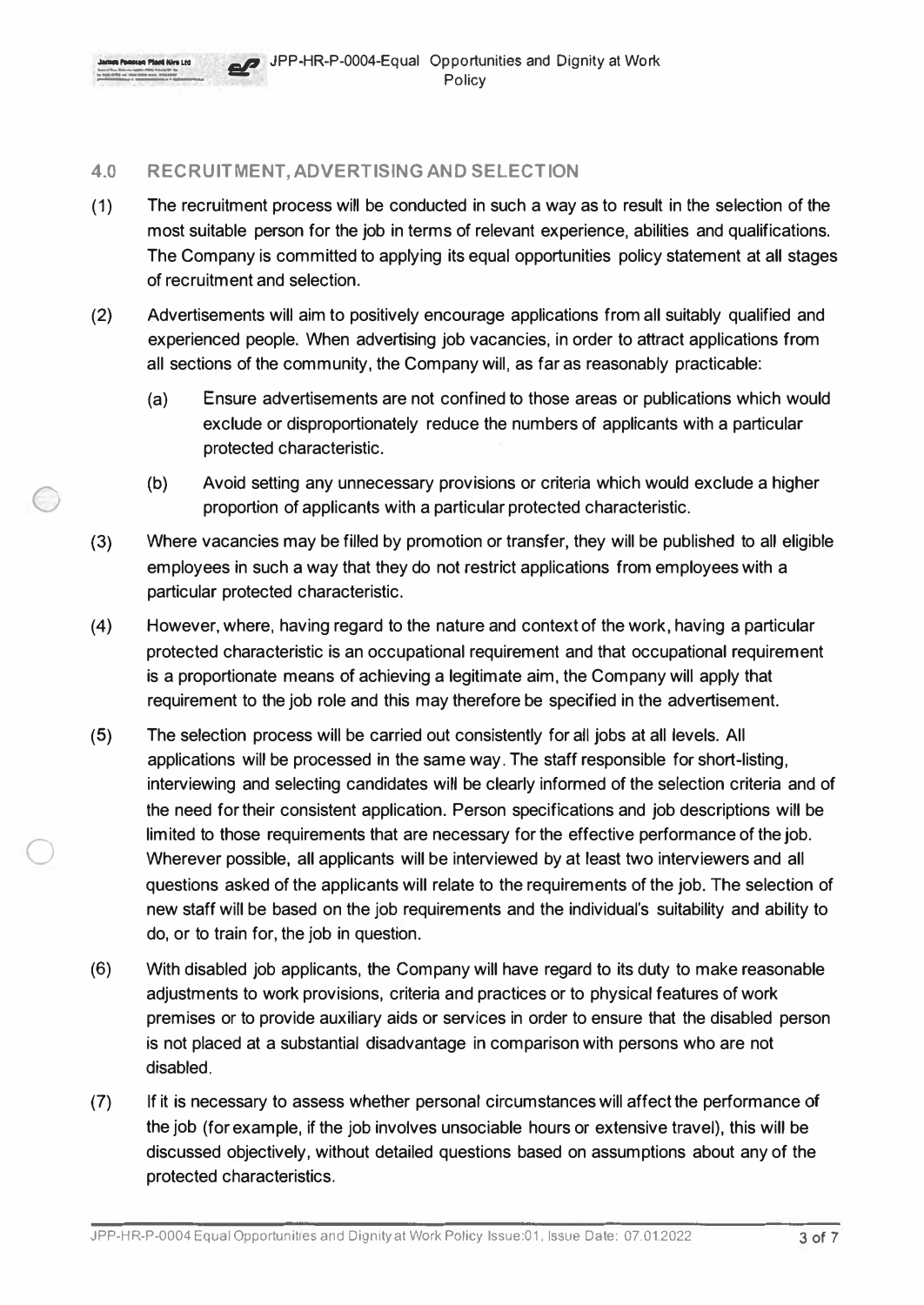

#### **5.0 TRAINING AND PROMOTION**

- (1) The Company will train all line managers in the Company's policy on equal opportunities and in helping them identify and deal effectively with discriminatory acts or practices or acts of harassment or bullying. Line managers will be responsible for ensuring they actively promote equal opportunity within the departments for which they are responsible.
- (2) The Company will also provide training to all employees to help them understand their rights and responsibilities in relation to equal opportunities and dignity at work and what they can do to create a work environment that is free from discrimination, bullying and harassment.
- (3) Where a promotional system is in operation, it will not be discriminatory and it will be checked from time to time to assess how it is working in practice. When a group of workers who predominantly have a particular protected characteristic appear to be excluded from access to promotion, transfer and training and to other benefits, the promotional system will be reviewed to ensure there is no unlawful discrimination.
- **6.0 TERMS OF EMPLOYMENT, BENEFITS, FACILITIES AND SERVICES**
- (1) All terms of employment, benefits, facilities and service will be reviewed from time to time, in order to ensure that there is no unlawful direct or indirect discrimination because of one or more of the protected characteristics.
- **6.1 Equal pay**

- (1) The Company is committed to equal pay in employment. It believes its male and female employees should receive equal pay for like work, work rated as equivalent or work of equal value. In order to achieve this, the Company will endeavour to maintain a pay system that is transparent, free from bias and based on objective criteria.
- **7.0 BULLYING AND HARASSMENT**
- (1) This policy covers bullying and harassment in the workplace and in any work-related setting outside the workplace, for example, during business trips and at work-related social events.
- (2) Bullying is offensive or intimidating behaviour or an abuse or misuse of power which undermines or humiliates an employee.
- (3) An employee harasses another employee if they engage in unwanted conduct related to an anti-harassment protected characteristic, and the conduct has the purpose or effect of violating the other employee's dignity, or creating an intimidating, hostile, degrading, humiliating or offensive environment for that other employee.
- (4) An employee also harasses another employee if they engage in unwanted conduct of a sexual nature, and the conduct has the purpose or effect of violating the other employee's dignity, or creating an intimidating, hostile, degrading, humiliating or offensive environment for that other employee.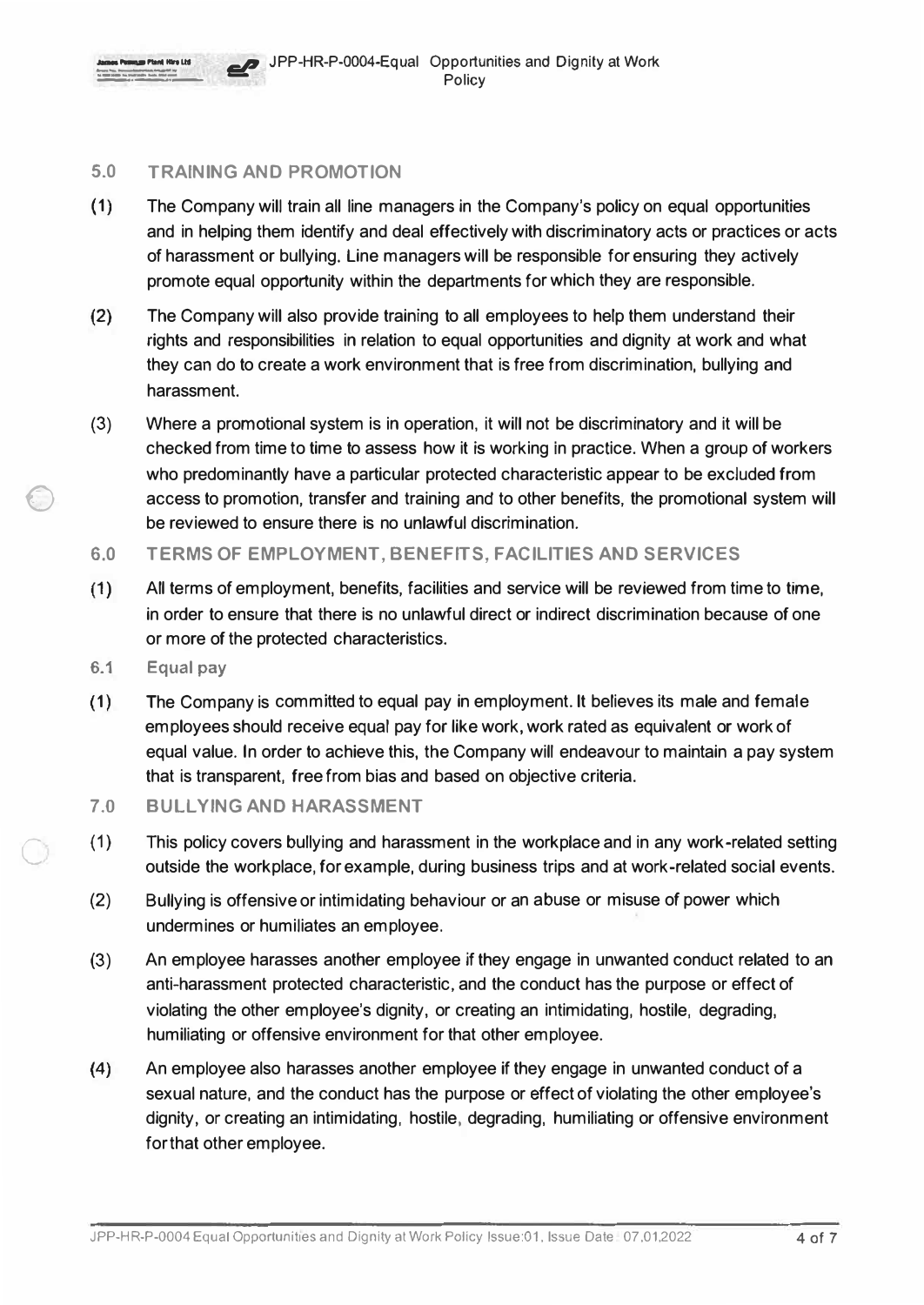**-4** JPP-HR-P-0004-Equal Opportunities and Dignity at Work Policy

- (5) Finally, an employee harasses another employee if they or a third party engage in unwanted conduct of a sexual nature or that is related to gender reassignment or sex, the conduct has hostile, degrading, humiliating or offensive environment for that other employee, and because of that other employee's rejection of or submission to the conduct, they treat that other employee less favourably than they would treat them if they had not rejected, or submitted to, the conduct.
- (6) The unwanted conduct will still amount to harassment if it is based on the anti-harassment protected characteristic of a third party with whom the employee is associated and not on the employee's own anti-harassment protected characteristic, or if it was directed at someone other than the employee, or even at nobody in particular, but they witnessed it. In addition, harassment can include cases where the unwanted conduct occurs because it is perceived that an employee has a particular anti-harassment protected characteristic, when in fact they do not.
- (7) Conduct may be harassment whether or not the person intended to offend. Something intended as a "joke" or as "office banter" may offend another person. This is because different employees find different levels of behaviour acceptable and everyone has the right to decide for themselves what behaviour they find acceptable to them.
- (8) Behaviour which a reasonable person would realise would be likely to offend an employee will always constitute harassment without the need for the employee having to make it clear that such behaviour is unacceptable, for example, touching someone in a sexual way. With other forms of behaviour, it may not always be clear in advance that it will offend a particular employee, for example, office banter and jokes. ln these cases, the behaviour will constitute harassment if the conduct continues after the employee has made it clear, by words or conduct, that such behaviour is unacceptable to him or her. A single incident can amount to harassment if it is sufficiently serious.

#### **7.1 Examples**

Shaplays Thing (Edgaware Indeed to Grade, Edward WPA City *Let designs believes* they

-·-·- .., \_\_\_\_ \_

 $\bigcirc$ 

- (1) Bullying and harassment may be verbal, non-verbal, written or physical. Examples of unacceptable behaviour include, but are not limited to, the following:
	- (a) unwelcome sexual advances, requests for sexual favours, other conduct of a sexual nature
	- (b) subjection to obscene or other sexually suggestive or racist comments or gestures, or other derogatory comments or gestures related to an anti-harassment protected characteristic
	- (c) the offer of rewards for going along with sexual advances or threats for rejecting sexual advances
	- (d) jokes or pictures of a sexual, sexist or racial nature or which are otherwise derogatory in relation to an anti-harassment protected characteristic
	- (e) demeaning comments about an employee's appearance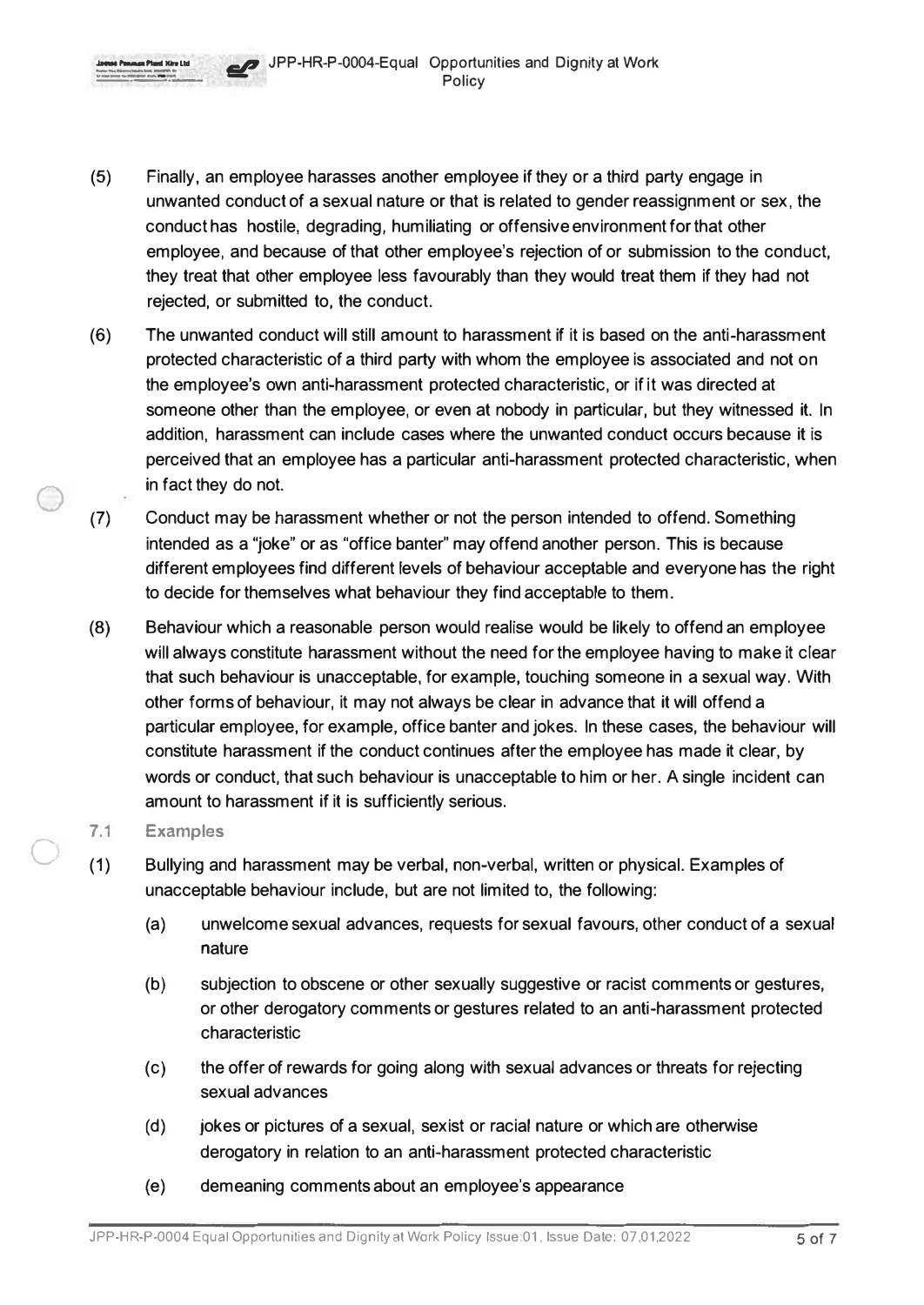

- (f) questions about an employee's sex life
- (g) the use of nick names related to an anti-harassment protected characteristic
- (h) picking on or ridiculing an employee because of an anti-harassment protected characteristic
- (i) isolating an employee or excluding him or her from social activities or relevant workrelated matters because of an anti-harassment protected characteristic.
- **8.0 REPORTING COMPLAINTS**
- (1) All allegations of discrimination or harassment will be dealt with seriously, confidentially and speedily. The Company will not ignore or treat lightly grievances or complaints of discrimination or harassment from employees.
- (2) If you wish to make a complaint of discrimination, you should use the Company's grievance procedure.
- (3) With cases of harassment, while the Company encourages employees who believe they are being harassed or bullied to notify the offender (by words or by conduct) that his or her behaviour is unwelcome, the Company also recognises that actual or perceived power and status disparities may make such confrontation impractical. In the event that such informal direct communication is either ineffective or impractical, or the situation is too serious to be dealt with informally, you should follow the procedure set out below.
- (4) If you wish to make a complaint of harassment, whether against a fellow employee or a third party, such as a client, customer, contractor or supplier, you should follow the following steps:
	- (a) First of all, report the incident of harassment to your line manager. If you do not wish to speak to your line manager, you can instead speak to an alternative manager or to a member of the Human Resources Department.
	- (b) Such reports should be made promptly so that investigation may proceed and any action taken expeditiously.
	- (c) All allegations of harassment will be taken seriously. The allegation will be promptly investigated and, as part of the investigatory process, you will be interviewed and asked to provide a written witness statement setting out the details of your complaint. Confidentiality will be maintained during the investigatory process to the extent that this is practical and appropriate in the circumstances. However, in order to effectively investigate an allegation, the Company must be able to determine the scope of the investigation and the individuals who should be informed of or interviewed about the allegation. For example, the identity of the complainant and the nature of the allegations must be revealed to the alleged harasser so that he or she is able to fairly respond to the allegations. The Company reserves the right to